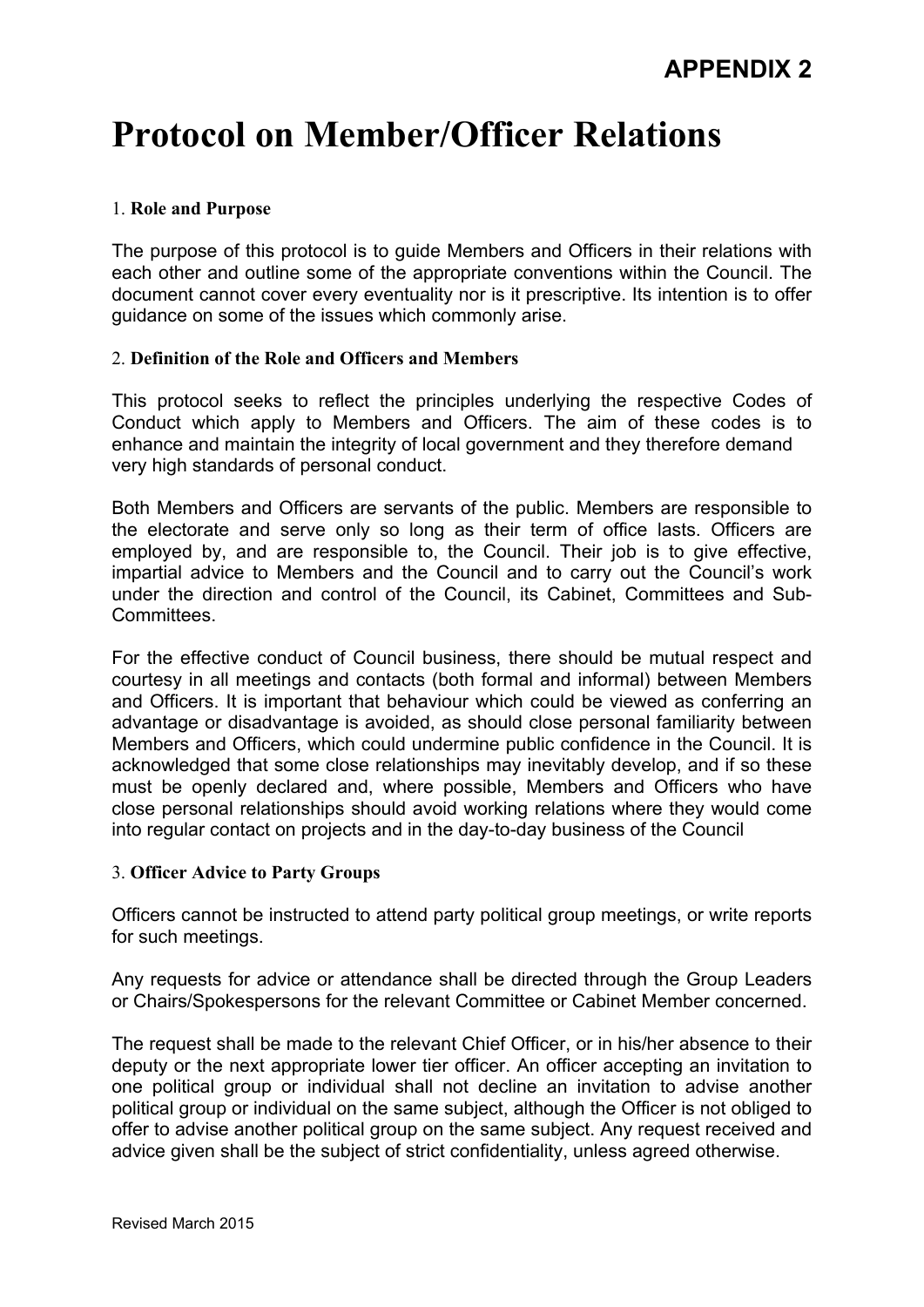# **APPENDIX 2**

#### **4. Briefings for Cabinets and Committees**

The principles outlined above do not obviate the necessity for regular contact on matters affecting the Council between Senior Officers and the Leadership of political groups, and on matters affecting Cabinet members' responsibilities or those of Committee Chairs and/or Political Group Spokespersons.

It is recognised that groups may wish to give preliminary consideration to matters of Council business in advance of such matters being considered by the relevant decision making body. Political Groups may at their own discretion decide to engage jointly in such deliberations. Officers may properly be called upon to support and contribute to such deliberations, provided they maintain a stance of political neutrality. Support includes briefings for Cabinet and committees, and briefings for Members related to their individual role, e.g. Cabinet member or scrutiny chair. Officers should be asked to give advice on Council business only, and not on matters which are of a party political nature. Such support and advice is available to all political groups.

Usually, only Chief Officers may be asked to provide the support outlined above in 3 and 4. Requests for attendance should be made in sufficient time to allow proper preparation. Due consideration shall be given to the timing of meetings to avoid onerous demands being made. The time spent advising a political group or individual shall be reasonable, given the demands on the time of all concerned.

#### 5. **Support Services for Members**

The role of Officers is only to assist Members in discharging their role as Members of the Council for Council business and in their role as advocates for local communities. Officers should not be used in connection with party political campaigning or for private purposes. Council resources (e.g. member services, stationery, photocopying) may only be used for Council business or where such use is conducive or incidental to that role.

# 6. **Members' Access to Information and Council Documents**

All Political Groups shall be equally entitled, if they so choose to request and receive background information to decisions, including essential financial information All such requests and the replies, shall remain confidential to that political group, although political groups may at their discretion choose to share that information between political groups. Members are reminded of the need to consider whether such information is likely to fall within the categories of exempt information as defined in the Access to Information Procedure Rules, and to treat it accordingly. Release of information to Members will be subject to ensuring compliance with the Data Protection Act.

The common law right of Members is based on the principle that any Member has "prima facie" *(*or "on the face of it"*)* right to inspect Council documents so far as his/her access to the documents is reasonably necessary to enable him/her to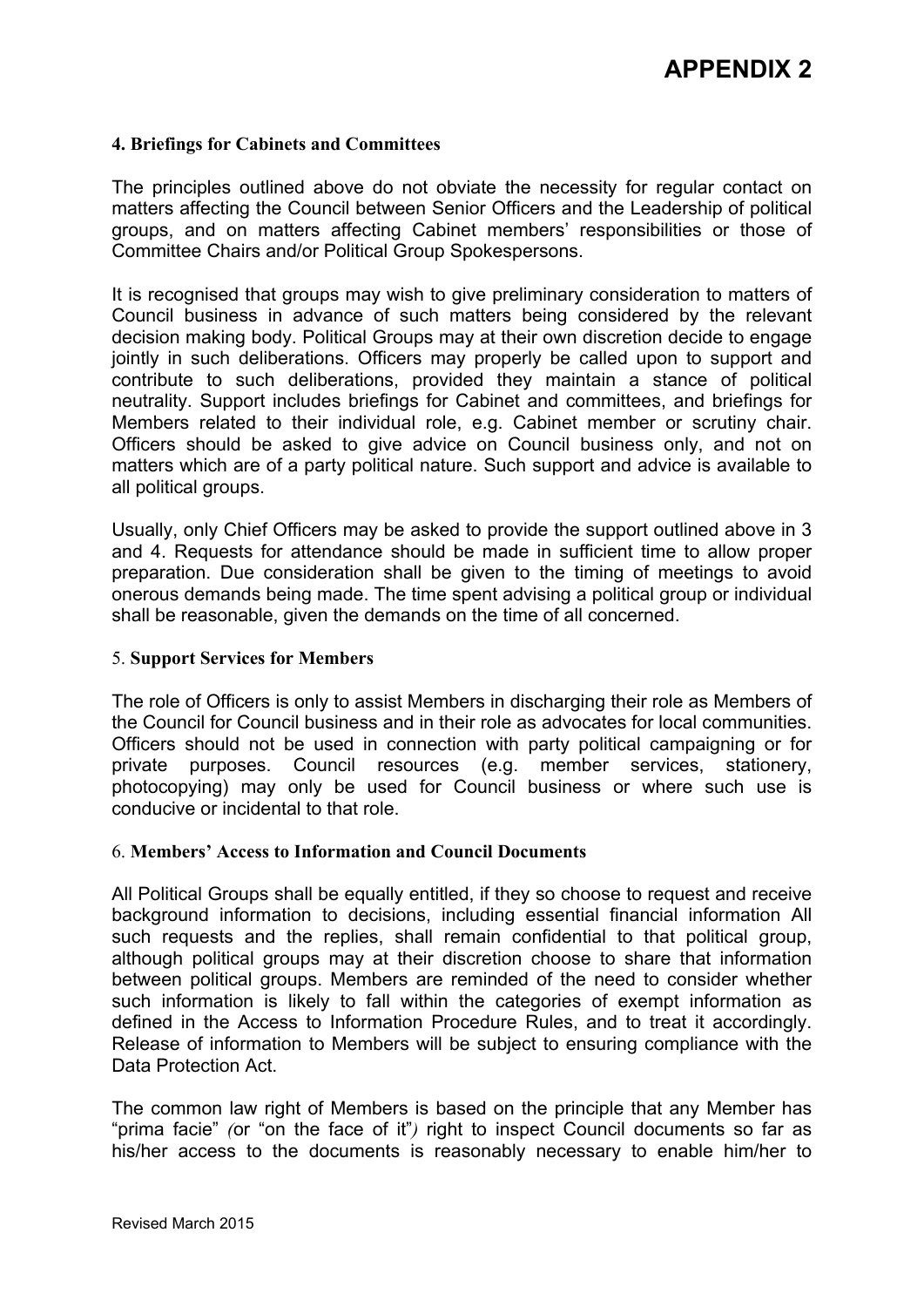properly perform their duties as a Member of the Council. This is referred to as the "need to know" principle.

The exercise of this common law right depends upon the Member's ability to demonstrate that he/she has the necessary "need to know". A Member has no right to a "roving commission" to go and examine documents of the Council, and what the law terms *"*mere curiosity*"* is not sufficient. The question must initially be determined by the particular Chief Officer whose department holds the documents in question, with advice from Head of Legal and Member Services.

In some circumstances (e.g. a Committee Member wishing to inspect documents relating to the functions of that Committee), a Member's need to know will normally be presumed. In other circumstances (e.g. a Member wishing to inspect documents which contain personal information about third parties), a Member will normally be expected to justify the request in specific terms, possibly in writing.

Draft Cabinet reports and working papers will be considered as work in progress and as such may not be requested under the Access to Information Procedure Rules.

# 7. **Reports**

Chief Officers may initiate reports on any matter where they believe the Council, Cabinet, committee or sub-committee should make a decision or should be informed. Where such a report affects another service, the appropriate Chief Officer must be consulted. The appropriate Cabinet member shall be consulted prior to the publication of an Executive report which concerns their portfolio. Reports shall communicate all relevant factual information and professional opinions, together with appropriate recommendations. The Cabinet Member may make suggestions as to the content and timing of the report, however the final word on these matters will be that of the Chief Officer *in whose name the report is presented*, even if the Cabinet Member is unhappy with the outcome.

The Cabinet Member may submit their own report for consideration alongside that of the Chief Officer.

# 8. **Policy and Performance Committee**

Policy and Performance Committees may require Officers and Members to attend and provide any information required to answer questions (other than those which he or she would be entitled to refuse to answer in a court of law). Detailed provisions are contained within the overview and Scrutiny Procedure Rules.

# 9. **Ward Councillors**

Ward Councillors *(*and, where appropriate, councillors for neighbouring wards where there is a clear and obvious connection*)* should be kept informed and consulted on relevant matters affecting their Ward, e.g. planning, highways, licensing and other relevant matters. In the case of public meetings in a particular locality, Ward Councillors will normally be invited to attend and can expect to be consulted on any form of consultation exercise on local issues.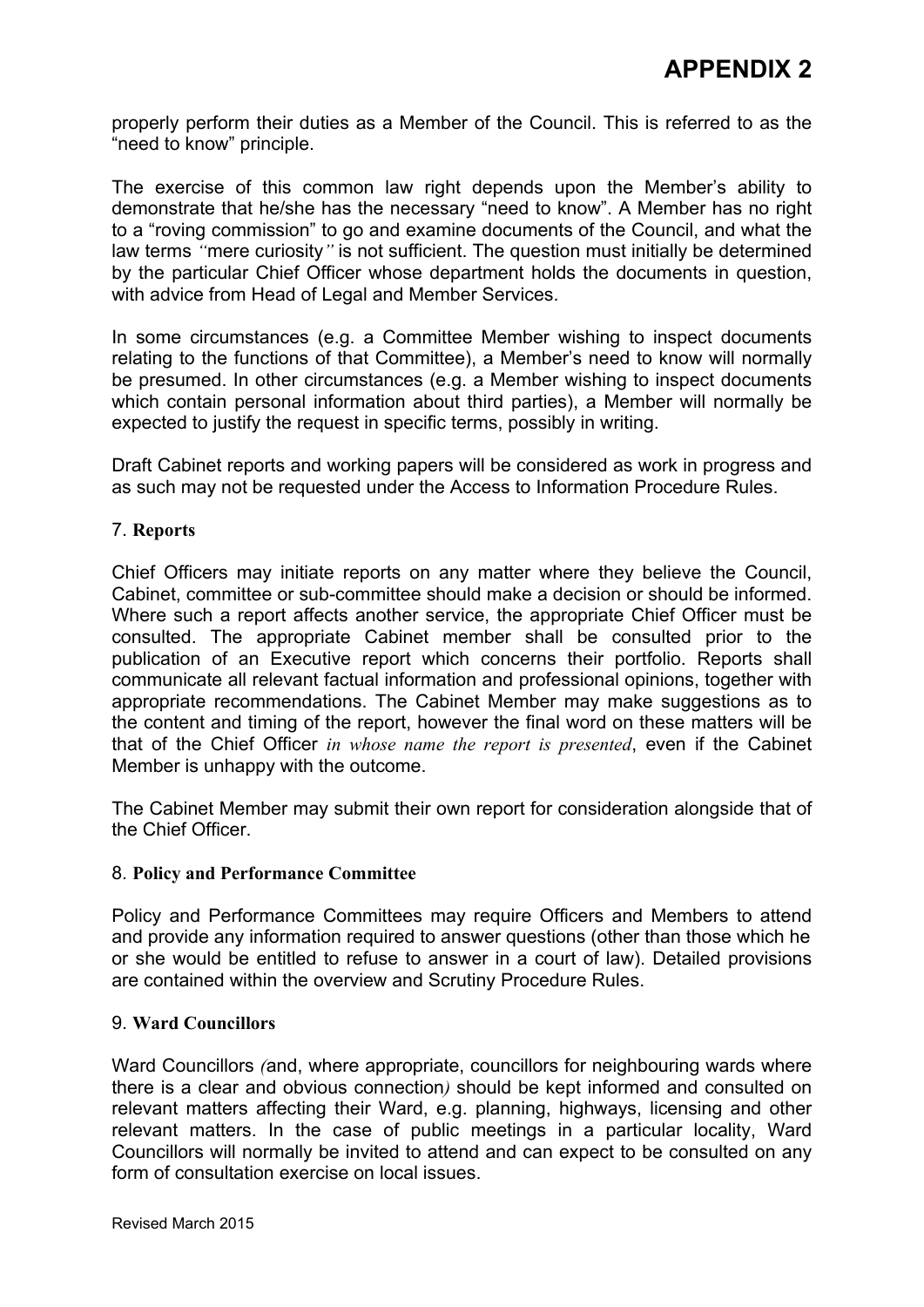So far as decision making is concerned, Members remain accountable to the whole electorate of the Borough, and must make a personal decision on matters which come before them, balancing the interests of the electorate as a whole, including those members of the public who did not vote for them.

# 10. **Correspondence**

Where an Officer copies correspondence addressed from one Member to another, it should be made clear to the originator and should not be sent to any Member of another political group without the originator's consent. Members' correspondence with Chief Officers should not be copied to Cabinet Members or Policy and Performance Committee Chairs unless the originating Member consents*.*

Official letters from the Council should normally be sent out in the name of the appropriate Officer, rather than a Member. It may be appropriate in certain circumstances (e.g. representations to a Government Minister) to address correspondence in the name of the Member, but this is the exception rather than the rule. Letters which create obligations or give instructions should not be sent out in the name of a Member.

Any Members who receive correspondence in their capacity as Executive members shall respond to the correspondence in their official capacity only. Such correspondence shall be copied to the Leader of the Council as Chair of Cabinet, except when doing so would constitute a breach of professional confidence.

# 11. **Press Releases**

Members are reminded of the need to comply with the requirements of the Local Government Act 1986 and the Code of Recommended Practice on Local Authority Publicity which prohibits local councils from publishing any material which appears to be designed to reflect support for a political party. Council publicity should not be used as a means to publicise individual Councillors, except where they are acting to represent the Council as a whole.

# 12. **Ceremonial Events**

Ceremonial events would normally be attended by the Civic Mayor or Deputy Civic Mayor, unless they relate specifically to initiatives led by the Cabinet or in particular committee, in which case the Cabinet Member, Chair or Vice-Chair of that Committee would attend.

In addition, local Members should be informed and, where possible and appropriate, invited to participate.

# 13. **Complaints**

Where a Member's conduct is considered inappropriate, the complainant should raise his/her complaint under the Council's Members Code of Conduct and Protocol